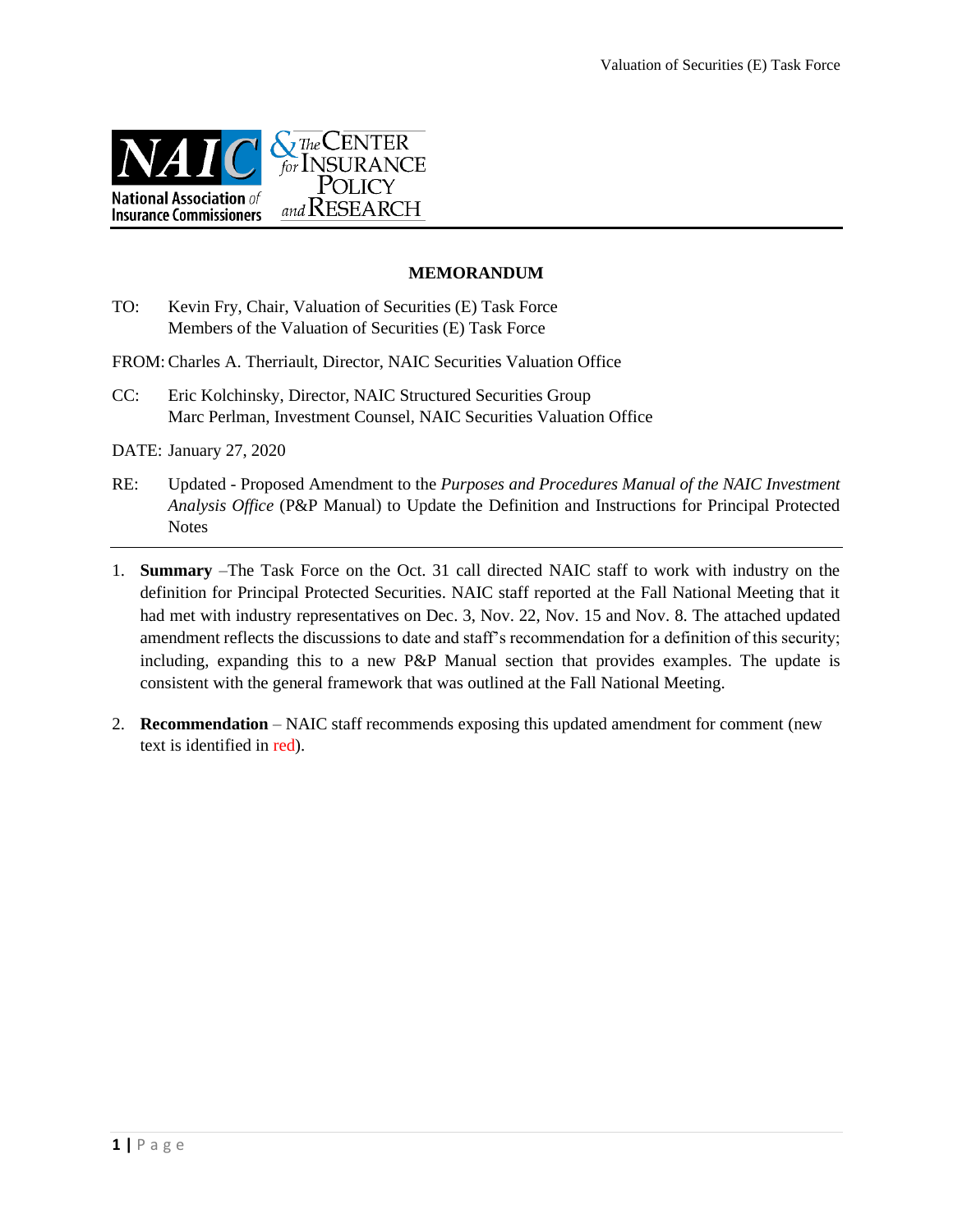# **PART ONE POLICIES OF THE NAIC VALUATION OF SECURITIES (E) TASK FORCE**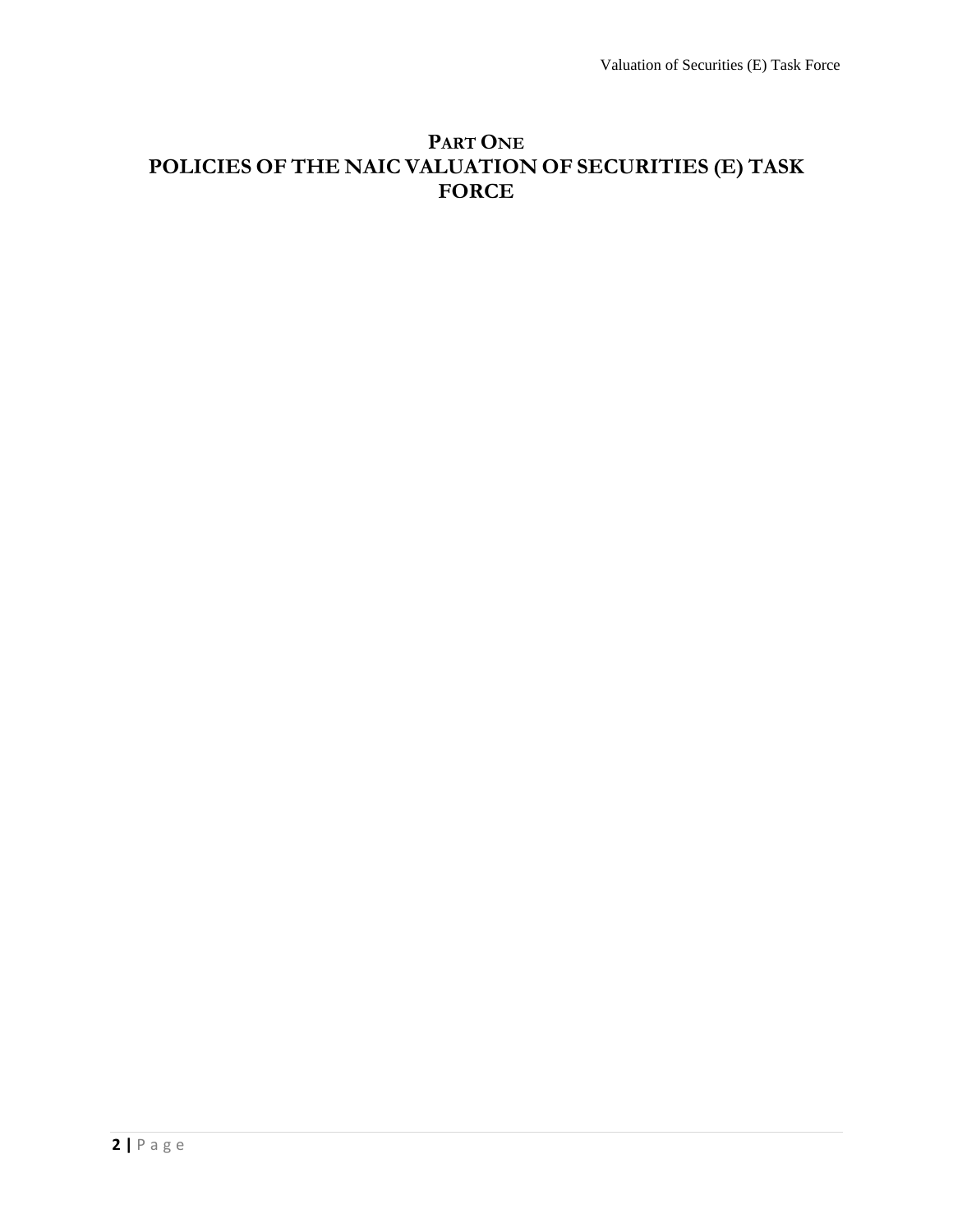# **POLICIES APPLICABLE TO SPECIFIC ASSET CLASSES**

# **PRINCIPAL PROTECTED NOTES**

# **Defined**

115. Principal Protected Notes (PPNs) are a type of security that repackages one or more underlying investments and for which contractually promised payments according to a fixed schedule are satisfied by proceeds from an underlying bond(s) but for which the repackaged security generates potential additional returns as described in the detail criteria for PPNs, along with examples, in Part Three of this Manual.

# **Intent**

116. Transactions meeting the criteria of a PPN as defined this Manual may possess Other Non-Payment Risks and must be submitted to the SVO for review under its Subscript S authority.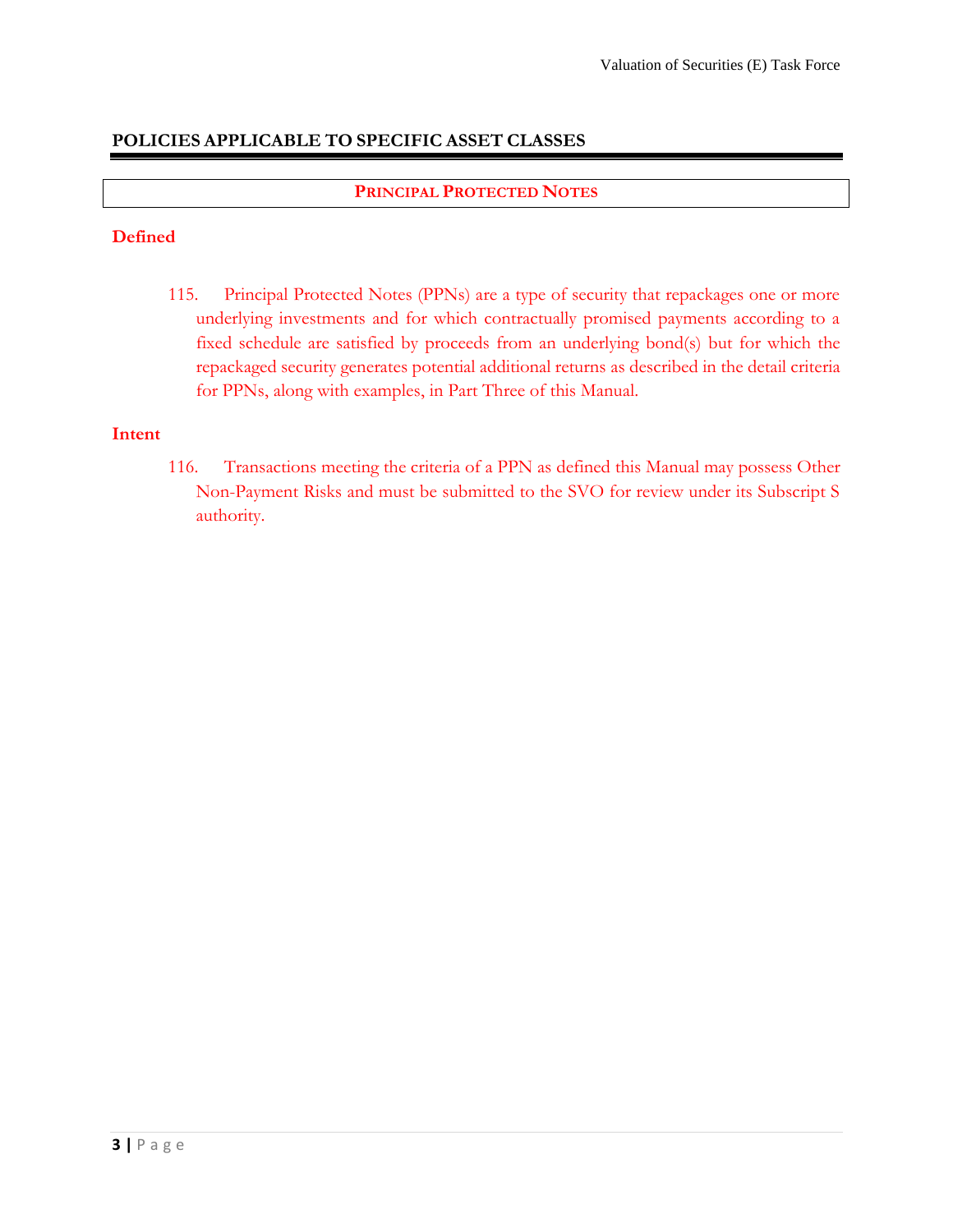# **PART THREE SVO PROCEDURES AND METHODOLOGY FOR PRODUCTION OF NAIC DESIGNATIONS**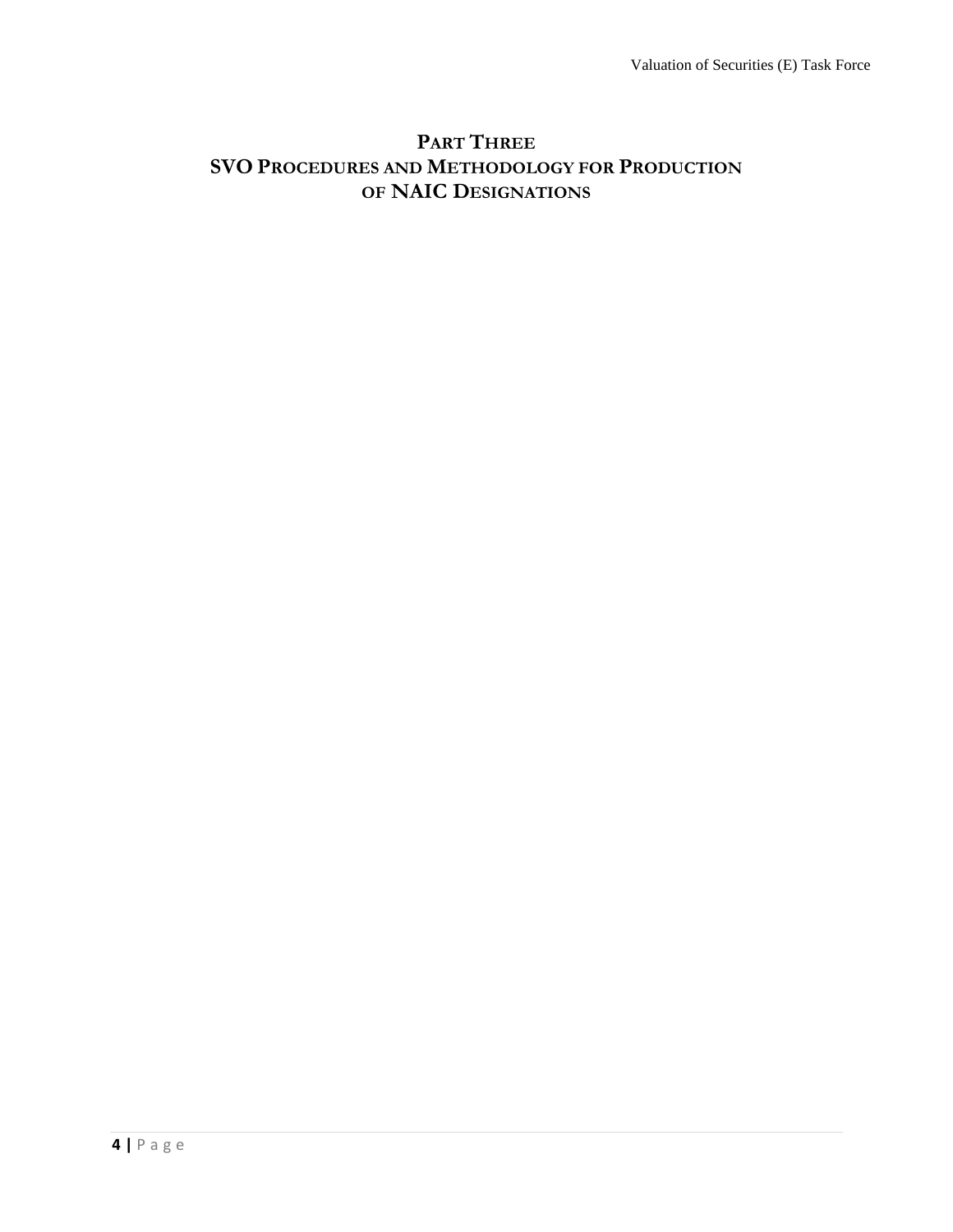# **PROCEDURE APPLICABLE TO FILING EXEMPT (FE) SECURITIES AND PRIVATE LETTER (PL) RATING SECURITIES**

#### **FE SECURITIES**

#### **Filing Exemption**

3. Bonds, within the scope of SSAP No. 26R and SSAP No. 43R (excluding RMBS and CMBS subject to financial modeling) and Preferred Stock within scope of SSAP No. 32, that have been assigned an Eligible NAIC CRP Rating, as described in this Manual, are exempt from filing with the SVO (FE securities) with the exception of Bonds and or Preferred Stock explicitly excluded below.

## **Specific Populations of Securities Not Eligible for Filing Exemption**

- 4. The filing exemption procedure does not apply to:
- …

…

**Principal Protected Notes (PPN)** - Transactions meeting the criteria of a PPN as specified in this Manual may possess Other Non-Payment Risks and must be submitted to the SVO for review under its Subscript S authority.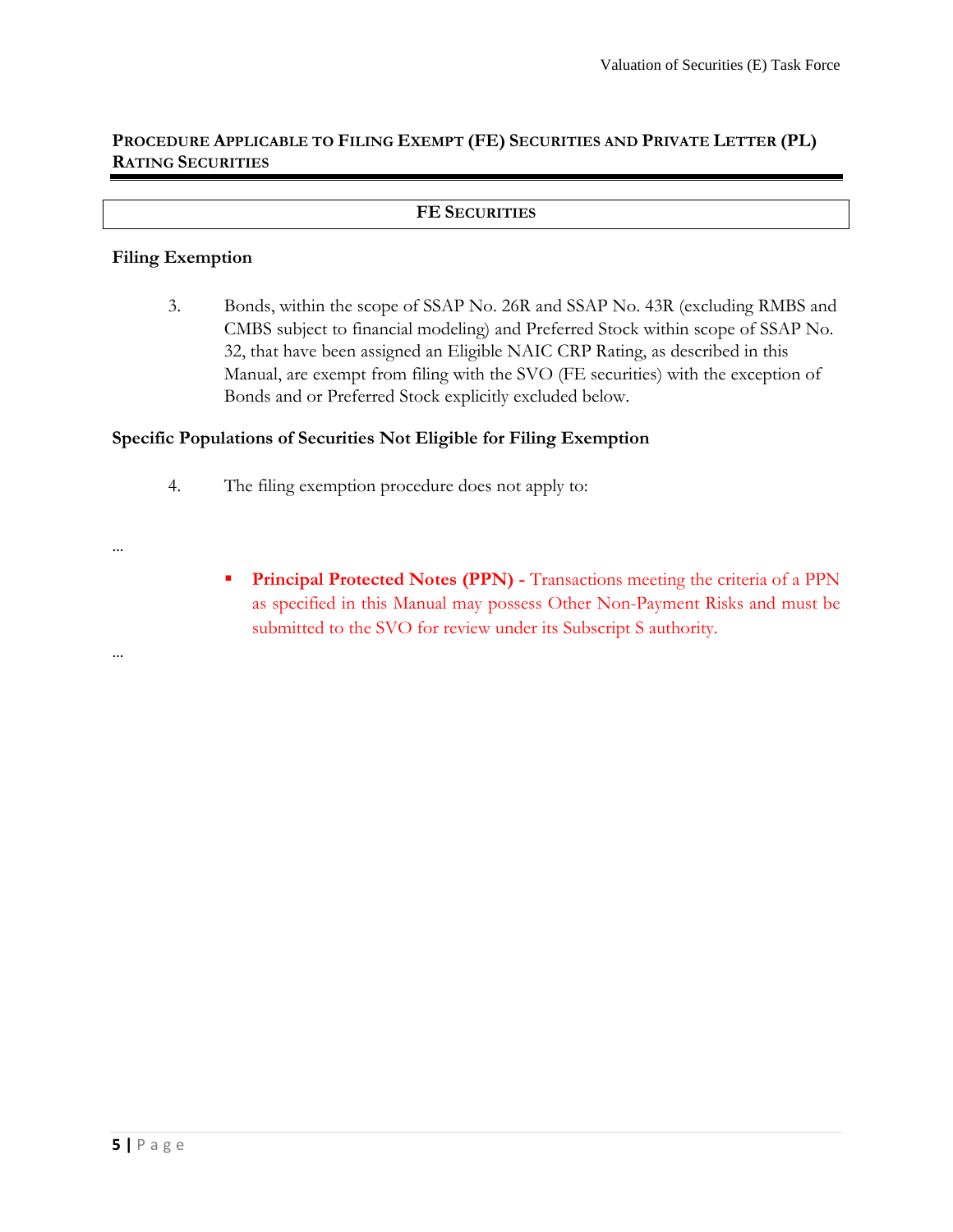### **PRINCIPAL PROTECTED NOTES**

#### **Definition**

324. Principal Protected Notes (PPNs) are a type of security that repackages one or more underlying investments and for which contractually promised payments according to a fixed schedule are satisfied by proceeds from an underlying bond(s) (including principal and, if applicable, interest, make whole payments and fees thereon) that if purchased by an insurance company on a stand-alone basis would be eligible for Filing Exemption, but for which:

### (i)

a. the repackaged security structure enables potential returns from the underlying investments in addition to the contractually promised cash flows paid to such repackaged security according to a fixed schedule;

#### OR

b. the contractual interest rate paid by the PPN is zero, below market or, in any case, equal to or below the comparable risk-free rate;

### AND

(ii) the insurer would obtain a more favorable Risk Based Capital charge or regulatory treatment for the PPN through Filing Exemption than it would were it to separately file the underlying investments in accordance with the policies in this Manual.

## **Exclusions**

325. For the avoidance of doubt, PPNs shall not include defeased or pre-refunded securities which have separate instructions in this Manual; broadly syndicated securitizations, such as collateralized loan obligations (CLOs) (including middle market CLOs) and asset backed securities (ABS), except as described in the examples in this section; or CLO or ABS issuances held for purposes of risk retention as required by a governing law or regulation.

## **Filing Requirements**

326. Investments in PPNs must be submitted to the SVO for review because they may possess Other Non-Payment Risks that the SVO must assess under its Subscript S authority. If the SVO determines in its judgement that there are not any Other Non-Payment Risks, the SVO will permit the security to benefit from Filing Exemption, if it is otherwise eligible.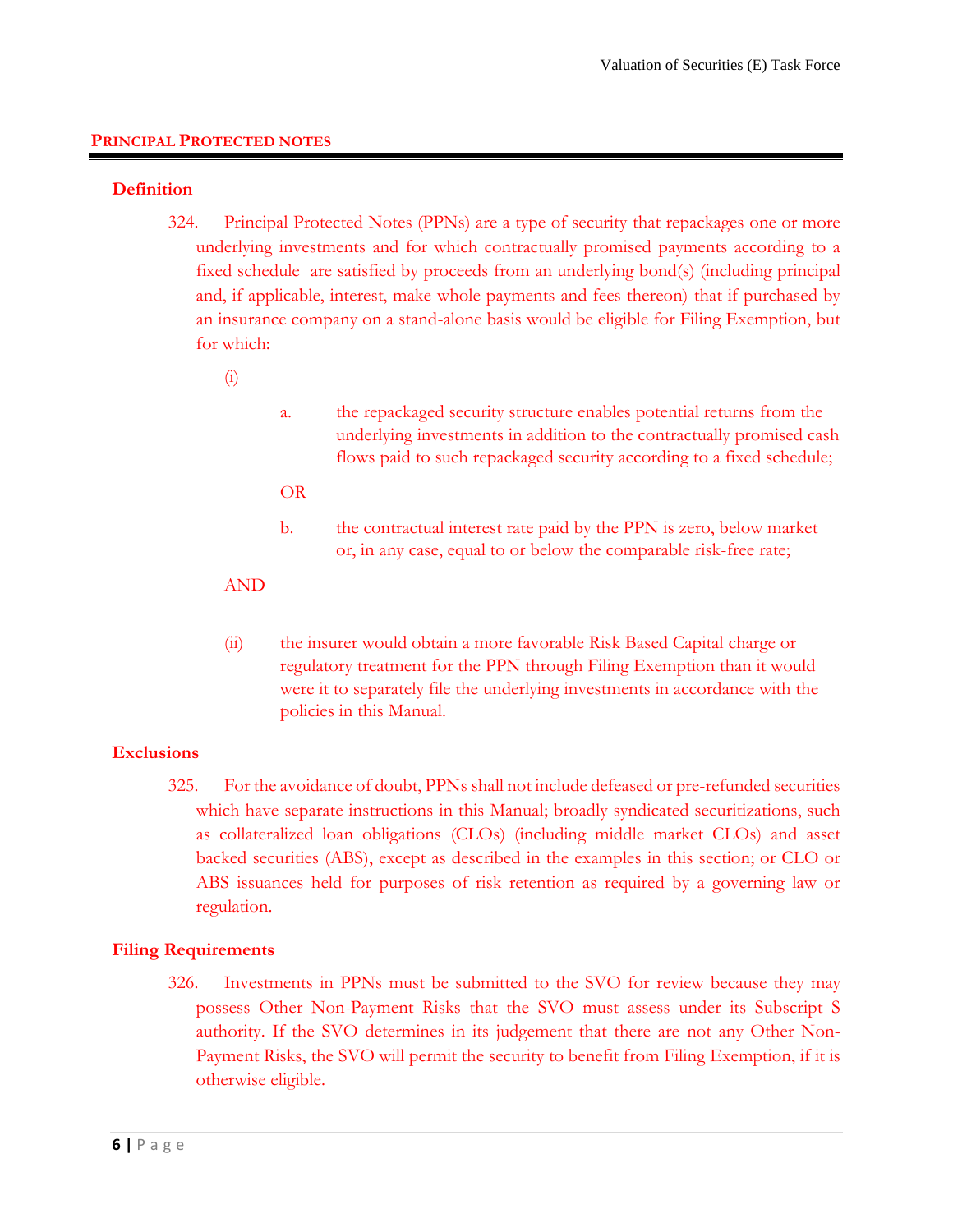- 327. In addition to *Filing Process and Required Documents* outlined in Part Two of this manual, the following additional information is required for PPNs:
	- **EXECUTE:** Disclosure of any Subsidiary, Controlled or Affiliated relationship between the PPN or any of the underlying investments and the insurer; including, how the underlying investments were acquired.
	- **Prior four quarterly financial statements, if produced, trustee or collateral agent reports** from the entity issuing the PPN sufficient to identify: security specific details of each underlying investment (security identifier, descriptive information, all Eligible NAIC CRP Credit Ratings (if any), par value, market value, and explanation as to how the market value was determined).

# **Example Transactions**

- 328. The following transaction examples are included for demonstrative purposes only, to highlight the core regulatory concern (that there are Other Non-payments Risks associated with PPNs beyond the contractually promised payments that may not be reflected in a CRP rating) but are not intended to encompass all possible PPN variants. Each of these examples meets the definition of a PPN.
- 329. In this initial Percentage pf any positive example there are only SPV \$10MM performance of the S&P **Total Investment** 500 (if any) two components: 1) a \$10 million par United \$3MM Call Option on<br>the S&P500 \$10MM Principal paid Cost States Treasury (UST) through Zero-Coupon Bond \$10MM Par UST zero-coupon bond **Accretion to** \$7MM Zero-Coupon Maturity **Bond purchased** Cost sold at discount (ex. at price of 70% \$70) from par (\$100)

that will pay par (\$100) at maturity and 2) a return linked to any positive performance of call options on the S&P 500 Index (if the S&P 500 Index has a negative performance, investors will only receive an amount equal to their initial investment). The CRP rating would be  $AAA/AA$  or an NAIC 1.A, based solely on the risk of the UST security; whereas, the Weighted Average Ratings Factors (WARF) applied by the SVO would result in an NAIC 4.B when it includes the exposure to the call options on the S&P 500 Index.

330. In the second example there are multiple components: 1) a \$22 million corporate

bond paying a fixed coupon (ex.  $4.50\%$ ) with a stated maturity date (ex. 9/30/2049), 2) the corporate bond has two CRP ratings (Moody's Baa2, S&P